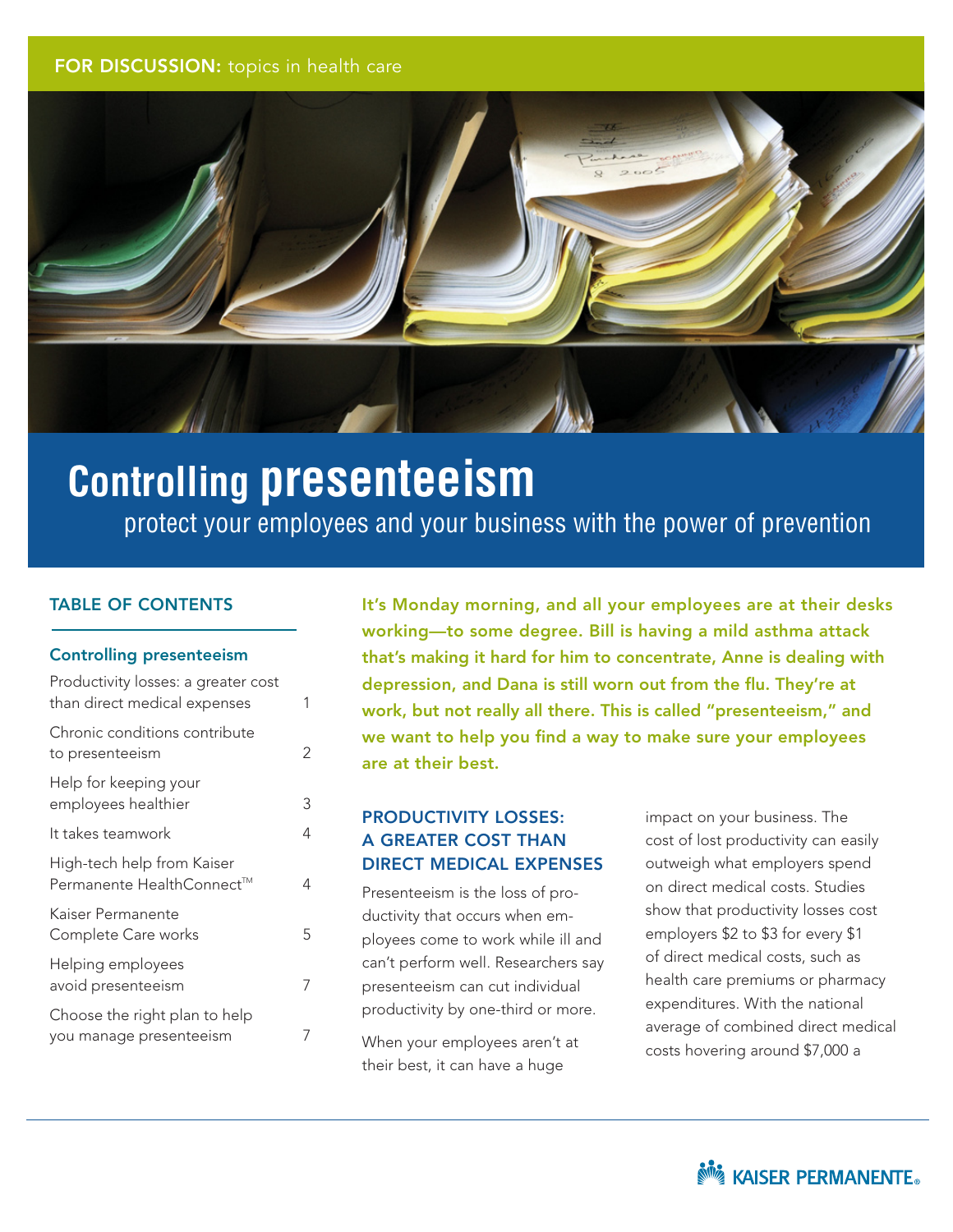<span id="page-1-0"></span>year per employee, presenteeismdriven productivity losses could cost employers more than \$14,000 a year per worker.

#### One-third of employees come to work sick: Why?

Fear plays a major role. Some employees are afraid they'll lose their job if they don't put in enough "face time." Others are concerned that calling in sick may hurt their chances for promotion. Still others just can't afford the loss of income from staying home.

# CHRONIC CONDITIONS CON-TRIBUTE TO PRESENTEEISM

Although employees often report to work with minor illnesses such as a cold, researchers have isolated chronic conditions as illnesses likely to be associated with presenteeism. But many chronic conditions can be effectively managed through preventive care services and positive lifestyle changes.

Common chronic conditions that can contribute to presenteeism include:

- **Arthritis**
- Asthma and seasonal allergies
- Back pain
- **Depression**
- **Diabetes**
- Gastrointestinal disorders
- Heart disease
- High blood pressure
- Migraines and other types of headache



After a productivity audit, Pitney Bowes officials were shocked to see they'd lost \$51.7 million (the equivalent salary for 1,477 full-time employees) annually in lost production time due to conditions commonly associated with presenteeism.

*Employee Benefit News,* December 2002

# Some chronic conditions limit productivity more than others

By conducting a survey of employed Kaiser Permanente members with chronic conditions, we determined the percentage of lost productivity linked to some of the conditions responsible for presenteeism. Members reported that they accomplished less than they would like "all of the time" or "most of the time" as a result of their condition.

| Condition                        | <b>Productivity</b><br>Limitation |
|----------------------------------|-----------------------------------|
| Diabetes                         | 19%                               |
| Coronary artery<br>disease (CAD) | 18%                               |
| Chronic pain                     | 16%                               |
| Heart failure                    | 14%                               |

#### THE REAL COST OF PRESENTEEISM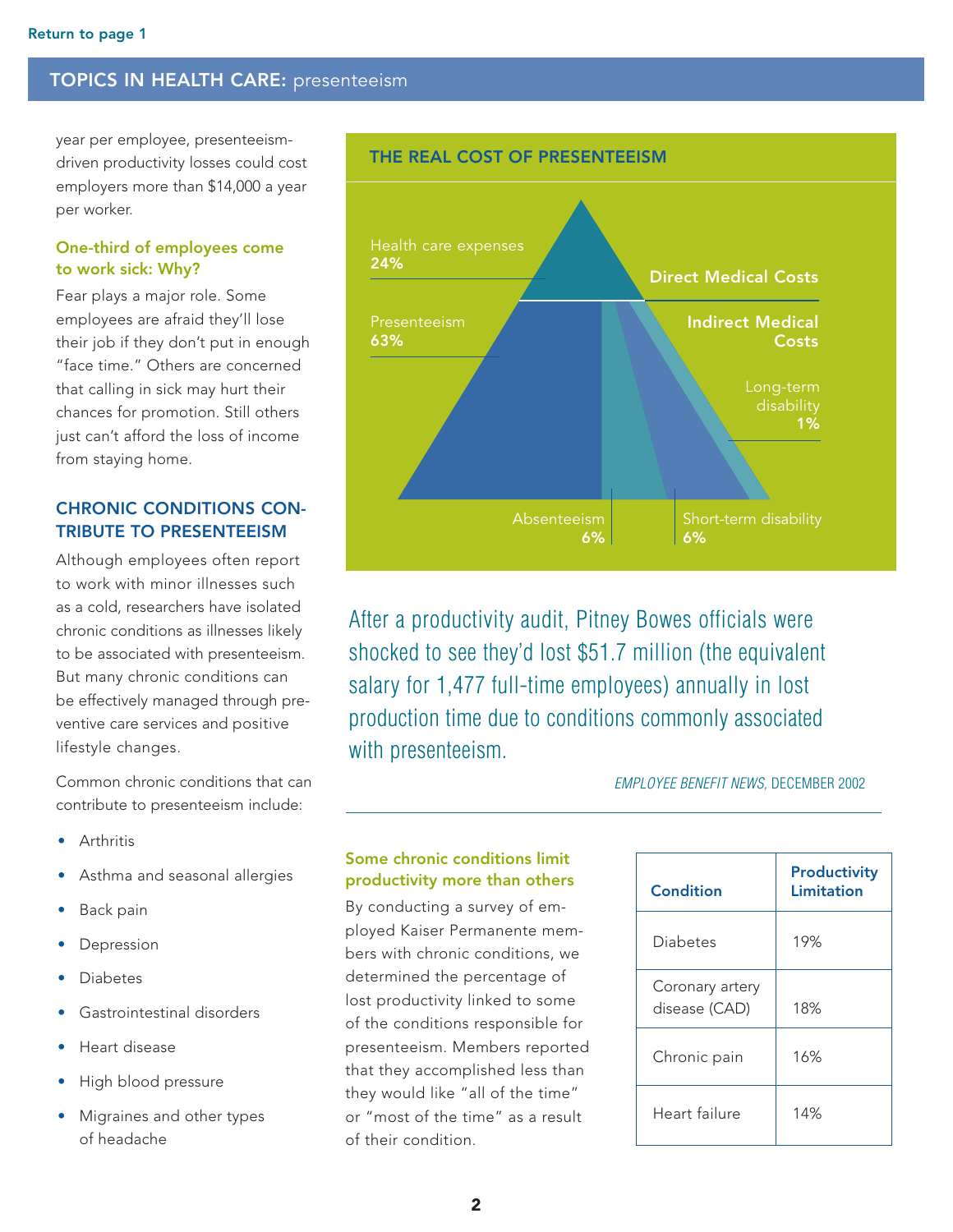# <span id="page-2-0"></span>HELP FOR KEEPING YOUR EMPLOYEES HEALTHIER

Kaiser Permanente's Care Management Institute: A unique resource for preventing and controlling chronic conditions

One of your most valuable resources in helping employees manage chronic conditions is the internationally respected Kaiser Permanente Care Management Institute (CMI). CMI is one of the first organizations in America to earn disease management certification from the National Committee for Quality Assurance (NCQA), as well as multiple awards from the Disease Management Association of America (DMAA). Its innovative, patient-centered practices are shared with Kaiser Permanente physicians nationwide, as well as with organizations such as the Centers for Disease Control and Prevention (CDC). These practices form the basis for Kaiser Permanente Complete Care disease management programs.

#### Kaiser Permanente Complete Care for chronic conditions

Recently, you may have noticed a swell in the number of disease management programs being offered to employers by health plans. These programs are often provided through one or more thirdparty vendors who focus only on a certain condition. Our Complete Care disease management programs offer an integrated approach that focuses on caring for the whole person. Members with acute and chronic conditions receive personalized, state-of-the-art, team-

# PREVENTIVE CARE GIVES YOU THE POWER TO HELP

You're not without resources in managing the effects of chronic conditions. The National Center for Chronic Disease Prevention and Health Promotion has identified a number of simple lifestyle changes and preventive activities that can help people avoid serious illnesses. For example:

- Lowering body weight by 5 to 7 percent can prevent or delay type 2 diabetes in high-risk groups.
- Eating more fruits and vegetables reduces risk for heart disease and some cancers.
- Regular physical activity lowers risk for heart attack, colon cancer, diabetes, and high blood pressure.
- Quitting smoking cuts heart disease risk by half in just one year.

Physicians and other health care practitioners play a critical role in providing chronic disease screening and early detection services. They are also uniquely positioned to influence patients to adopt healthy behaviors that help prevent chronic disease.

U.S. Department of Health and Human Services

based treatment from caregivers within our extensive system of professionals. With Complete Care, members receive the treatment, support, and encouragement they need to cope with and manage their illness.

From prenatal care to end-of-life issues, your employees can count on us for help in managing their total health. Your business will benefit from our proven approaches to preventing and managing the causes and symptoms of chronic conditions responsible for presenteeism.

#### Kaiser Permanente Complete Care programs help with specific conditions

The following Complete Care programs are designed to help members avoid or manage chronic conditions through a CMI-approved combination of clinical care, health education, and self-management tools.

- Complete Care for Allergies
- • Complete Care for Asthma
- Complete Care for Cancer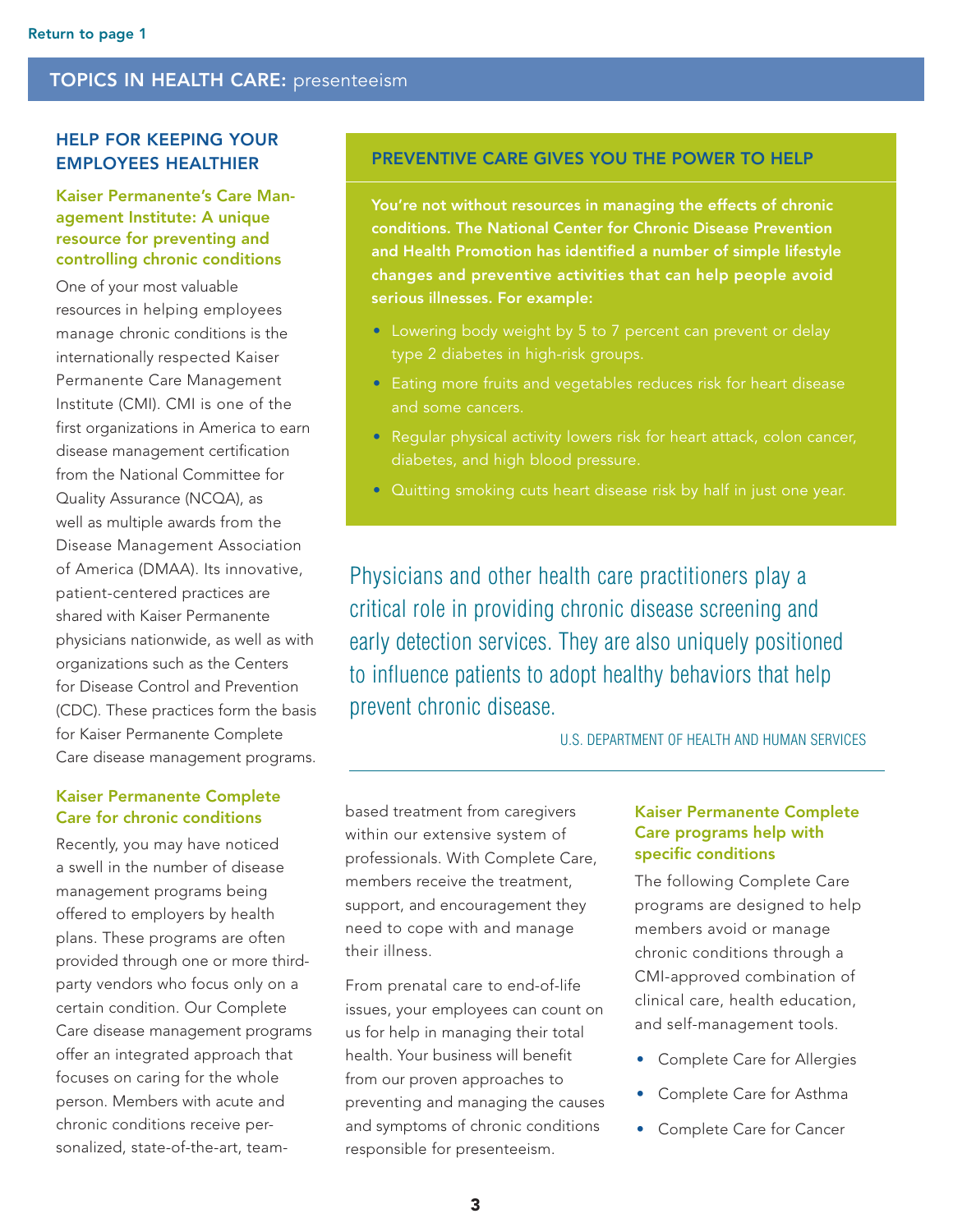- <span id="page-3-0"></span>• Complete Care for Cardiovascular Disease (coronary artery disease, stroke, hypertension, congestive heart failure)
- Complete Care for Chronic Pain
- Complete Care for Depression
- **Complete Care for Diabetes**
- Complete Care for HIV/AIDS
- • Complete Care for Weight Management

#### IT TAKES TEAMWORK

Members and their personal physicians work together to manage chronic conditions. The process starts during a routine office visit when a member's personal physician notices the person has either risk factors or symptoms related to a chronic condition. Often, the first step taken by the physician is to enter the patient into a registry of members who have the same condition. Registries enable caregivers to reach out to an entire population of patients with the same condition in order to track health trends and monitor the effectiveness of treatments. Members benefit from our registries because they help caregivers track patients' compliance with their doctor's recommendations. If the registry shows that a member missed a scheduled lab test, treatment, or doctor's appointment, the person will be contacted at home. Registries also ensure that members receive appropriate care for their level of health by grouping patients according to the severity of their condition and offering treatment guidelines for each level. Availability

of registries for specific conditions varies by region; however, appropriate treatment for any chronic condition begins with the member's personal physician, who works closely with the patient and a multidisciplinary disease management team.

Both physicians and members are supported by a variety of tools, including Kaiser Permanente Health-Connect. KP HealthConnect is our leading-edge information technology system that stores members' medical records for easy and secure retrieval by any Kaiser Permanente authorized

Doctor's Office, Refill Prescriptions, and Your Lab Test Results.\*

By registering at **kp.org**, members will be able to see some of their test results, send e-mail to their doctor's office, and review recent office visit summaries. The availability of these online health services improves employee productivity. For example, a study by the University of California at Berkeley and Stanford University shows that patients who communicated with their doctors online were 50 percent less likely to miss work because of illness.

# Evidence indicates that with education and social support, people can and will take charge of their health.

U.S. Department of Health and Human Services, "The Power of Prevention, Reducing the Health and Economic Burden of Chronic Disease," 2003.

health professional. The system also provides physicians with powerful decision support resources and a clinical database.

# high-tech help from KP HealthConnect

The U.S. government has mandated that all patients have online access to their medical records by 2014. Your employees won't have to wait that long—with KP HealthConnect, electronic medical records are here today. Members can expect greater convenience and access to more of their health information with online services such as E-mail Your

#### Member self-management tools

Members are empowered to take an active role in their health care with the KP HealthConnectenhanced health education and self-care tools available online at kp.org. Member self-management resources include:

• Health education—Culturally appropriate online Healthy Living resources, available in several languages, increase employee knowledge about chronic conditions, treatments, self-care techniques, and medications to help them avoid episodes that can lead to presenteeism.

<sup>\*</sup> Some services are not currently available in all areas.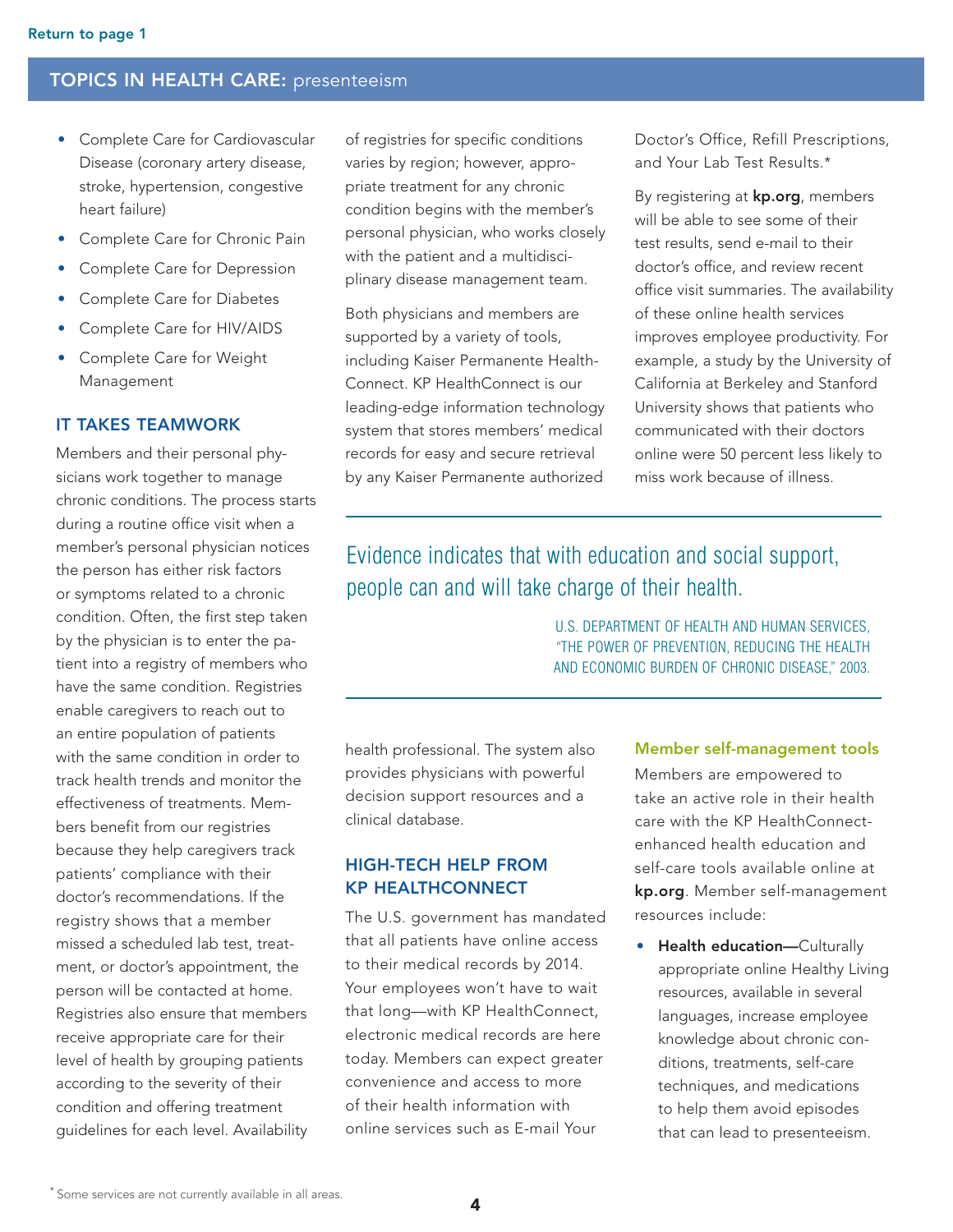<span id="page-4-0"></span>Educational resources include a health encyclopedia, a drug encyclopedia, and featured health topic overviews with links to related classes and community resources. In-person classes at most of our facilities offer members education related to a wide variety of chronic conditions and healthy activities.

- Appointments and refills-Members can set up routine appointments and order prescription refills online at any time, avoiding the need to perform these actions during work hours.
- Healthy lifestyle programs-Customized online programs include: HealthMedia® Balance<sup>™</sup> for weight loss help, HealthMedia® Nourish<sup>™</sup> for developing healthier eating habits, HealthMedia® Relax<sup>™</sup> to reduce stress, and HealthMedia® Breathe<sup>™</sup> for smoking cessation. All help employees improve their health and lessen the effects of chronic conditions that contribute to presenteeism.

#### Physician disease management tools

Your employees' health will benefit from the wide variety of resources that help our physicians stay upto-date with risk factors and treatment options:

• Your employees will receive prompt attention because regular disease screenings identify members in low-risk, moderaterisk, or high-risk groups.

# HEALTHY LIFESTYLE PROGRAMS— EARLY RESULTS ARE POSITIVE

#### Healthy lifestyle online programs encourage members to live healthier, which helps to keep health care costs down:

- Since August 2004, over 160,000 of our members have used at
- Of the 70,000 participants in the weight management program, nearly 35 percent are obese or extremely obese, so we're reaching members at high risk for developing costly chronic conditions.
- Among members who completed the weight management program, 55 percent lost weight, 48 percent dropped one point in body mass index (BMI), and 27 percent of the obese members lost 5 percent of their starting body weight.
- Productivity increased by 12 percent for about one quarter of the members who lost more than 7 percent of their body weight.
- Members who lost weight made 1.08 fewer office visits annually.
- More than 7,000 members have completed the smoking-cessation

- Appropriate care is ensured because KP HealthConnect onscreen alerts simplify clinical decision making by providing doctors with updated bestpractices guidelines for specific conditions.
- Members will find it simple to get the benefits of multiple physicians' expertise during consultations because KP HealthConnect enables physicians to view the same patient records simultaneously from various locations.
- Patient safety is protected because allergies and potentially dangerous medication interactions appear as electronic alerts when prescriptions are entered into the system.

# KAISER PERMANENTE COMPLETE CARE WORKS

You can expect positive results from our preventive health programs because we rigorously evaluate them to ensure that they meet both employer and employee needs. To get a better idea of how well our disease management programs work, take a look at some of our successes: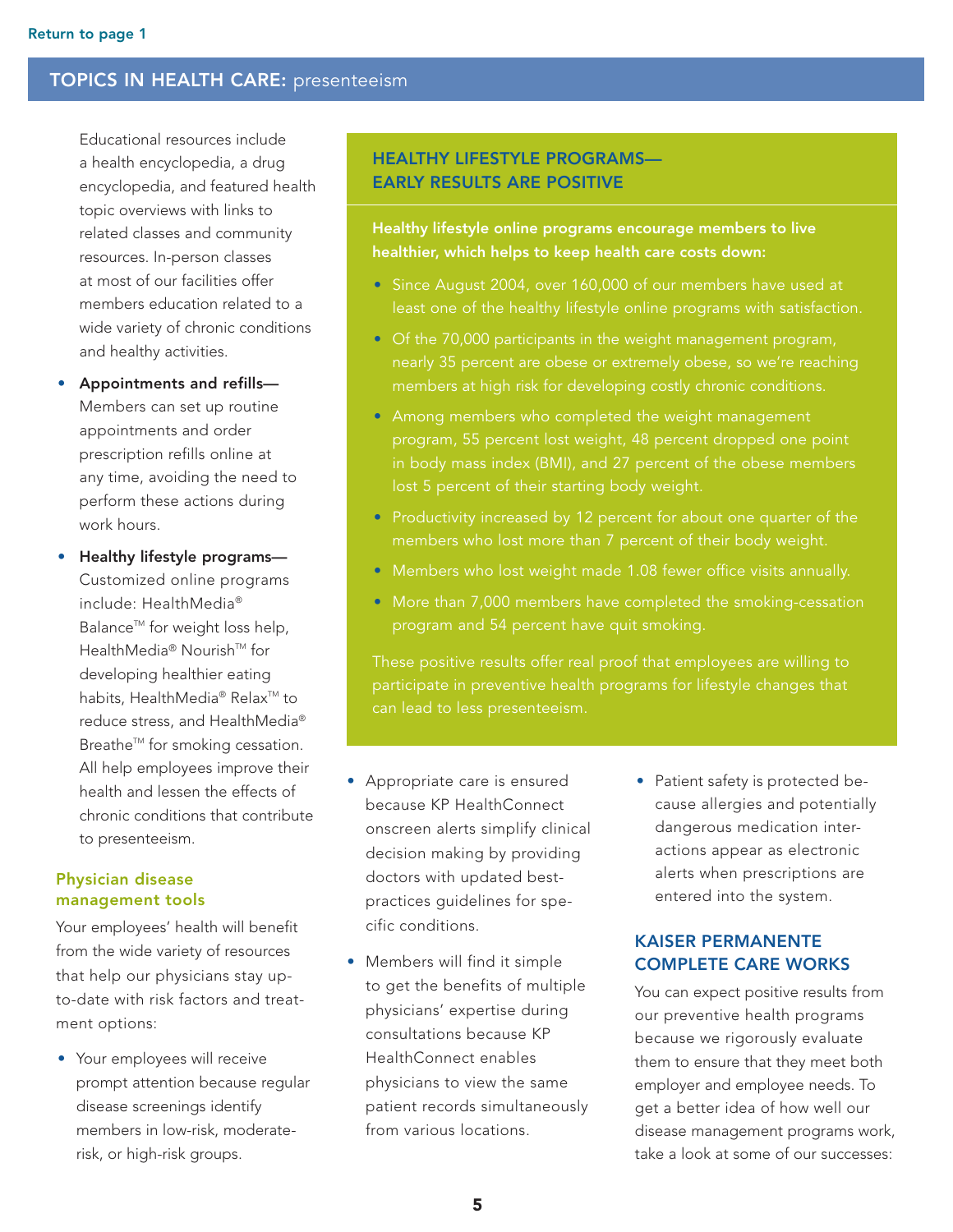#### Breathing easier with asthma

Positive results for members participating in our asthma management program include fewer hospitalizations, fewer Emergency Department visits, and fewer acute asthma episodes. As a result, members with asthma are away from work less, and are feeling better and more productive on the job.

# Up—use of asthma "controller" medications

Use of "controller" medications (anti-inflammatories) increased 4 percent among adult members. By managing asthma with "controller" medications over the long term, people with asthma can help avoid medical crises that can lead to lost work.

# Down—use of asthma "rescue" admissions

Our asthma care management program has helped lower hospitalization rates for our members with asthma to less than half the national rate, according to the National Hospital Discharge Survey (NHDS). The national rate was 12.5 per 10,000, compared to Kaiser Permanente's rate of 5.4 per 10,000 continuously enrolled members. Additionally, our 2005 hospitalization rate of 5.4 per 10,000 members with asthma is substantially lower than the 2010 target of 7.7 per 10,000 patients established by the Centers for Disease Control and Prevention.

#### Sweet success in diabetes control

By helping members maintain healthy blood sugar and cholesterol levels, our diabetes management program can reduce the risk of complications that can impair a person's productivity. Our members have successfully controlled their blood sugar levels through selfmonitoring, weight control, and healthy eating techniques offered by Kaiser Permanente. That means members with diabetes are feeling healthier and are better able to function at work.

# Up—blood sugar monitoring among members with diabetes

Among our members with diabetes, 87.33 percent received a blood sugar test during 2005. Blood sugar monitoring is crucial to catch problems early, so physicians and patients can work together to reduce risk of the debilitating complications that often accompany diabetes. Across all Kaiser Permanente regions, control of blood sugar among members with diabetes has increased steadily since 1996.

#### Upbeat news about depression

Members can be more productive at work when they follow the medication guidelines in our depression management program. With proper medication, members with depression can focus on fully participating in all aspects of their work and life.

# **T**Up-sticking with antidepressant medication

It's crucial that patients taking antidepressants follow their full treatment recommendations in order to get the most benefit from them. Over 70 percent of Southern California patients continued their antidepressants for six months or more in 2005, and more than 60 percent of Northern California members did the same.

#### Beating heart disease with cardiovascular disease management

Keeping members with heart conditions healthy and fit for work is the goal of our Complete Care for Cardiovascular Disease. We've had great success in controlling conditions that can lead to heart disease.

# **T**Up-number of patients with coronary artery disease with lowered "bad" cholesterol

Statins are extremely effective in reducing "bad" cholesterol, which is related to increased cardiovascular disease risk. At the end of 2004, statin use by members with coronary artery disease was up by nearly 75 percent over previous figures.

# **Up-ALL a winner in** preventing heart attacks

When studies showed the lifesaving impact of using a combination of three groups of medications, we launched the